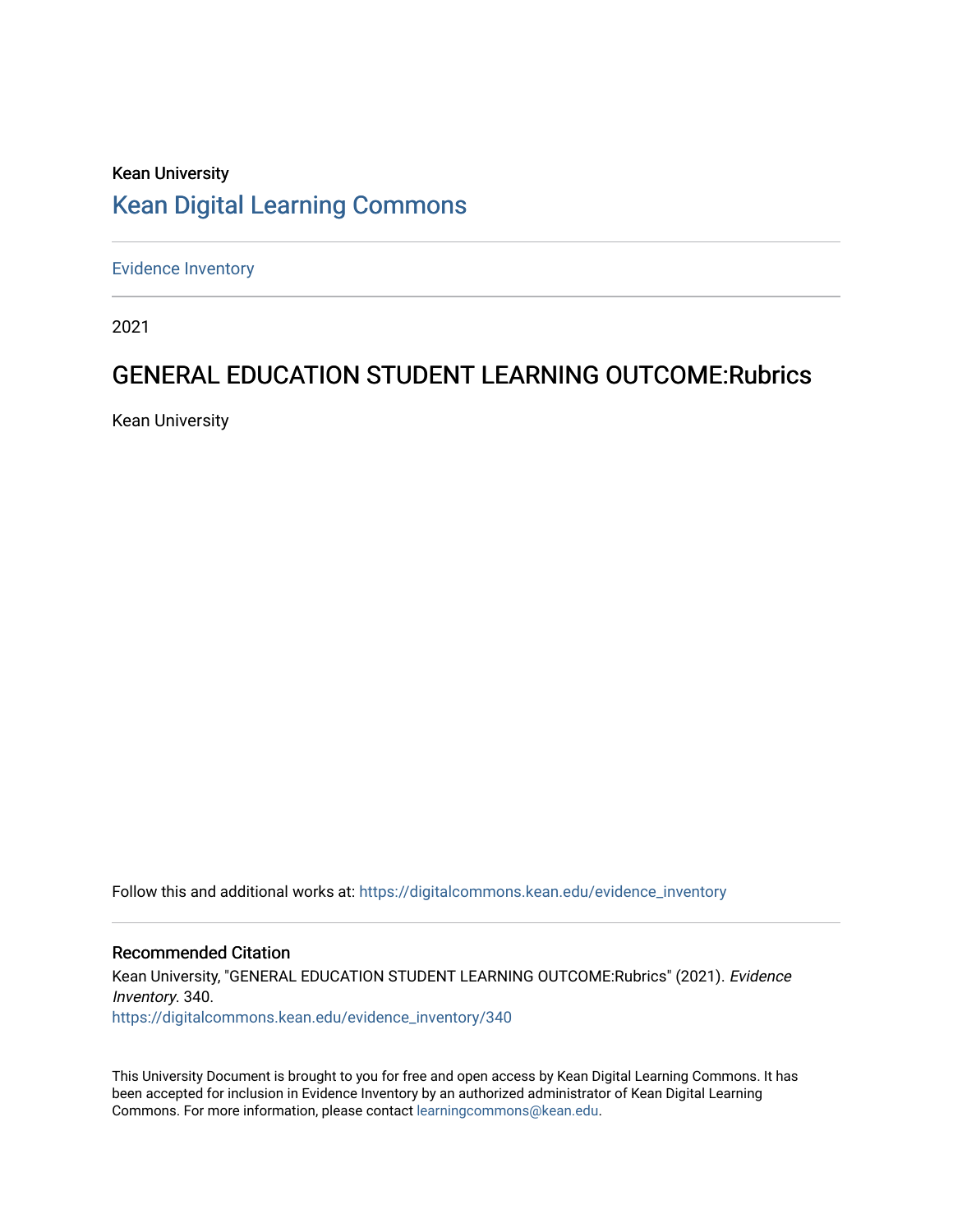## GENERAL EDUCATION STUDENT LEARNING OUTCOME:Rubrics

### Abstract

GENERAL EDUCATION STUDENT LEARNING OUTCOME:

### Keywords

GENERAL EDUCATION STUDENT LEARNING OUTCOME, Rubrics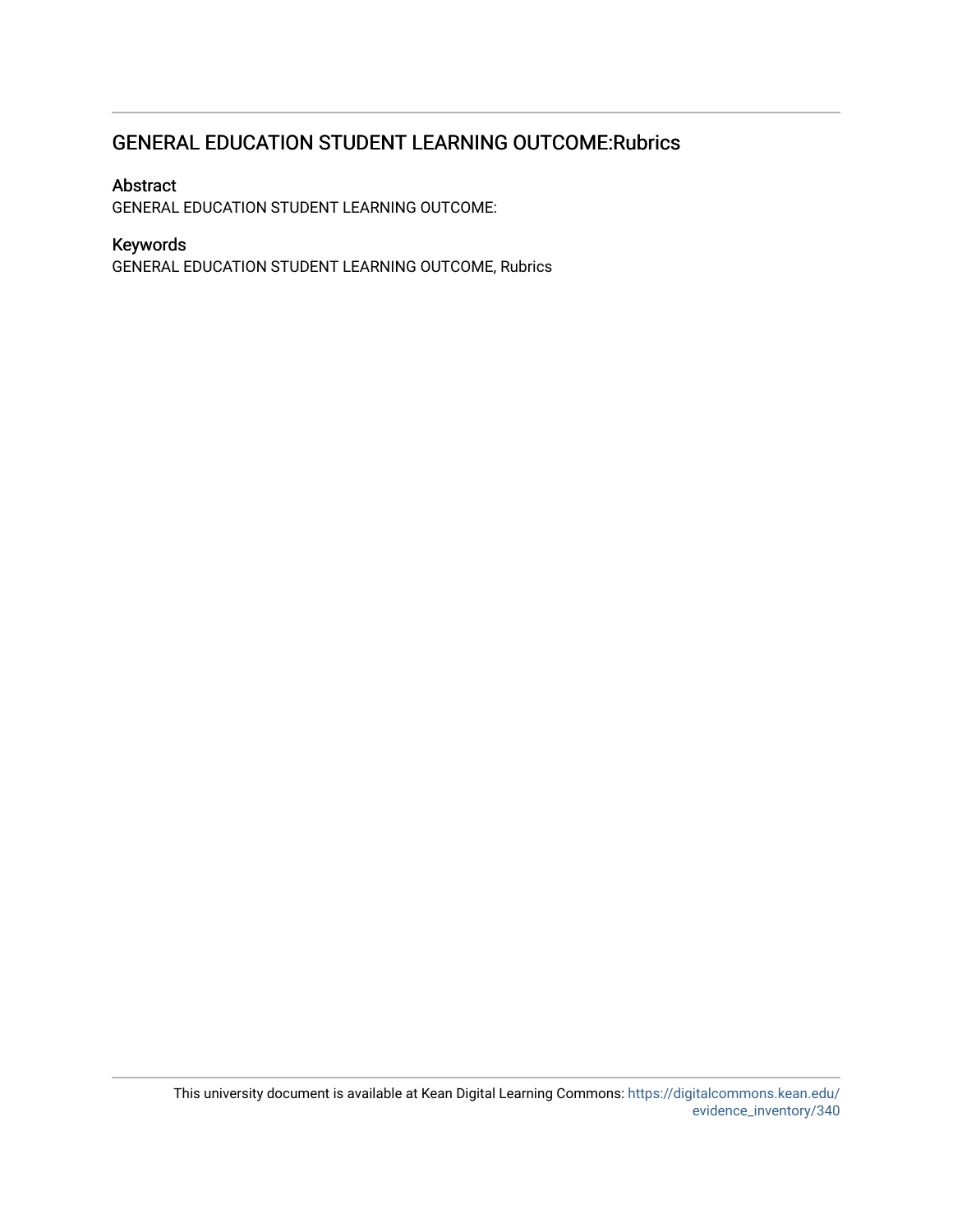|                                                                            | Capstone                                                                                                                                                                                                                  | <b>Milestones</b><br>32                                                                                                                                  |                                                                                                                                                                                                                                                         | <b>Benchmark</b>                                                                                                                                |
|----------------------------------------------------------------------------|---------------------------------------------------------------------------------------------------------------------------------------------------------------------------------------------------------------------------|----------------------------------------------------------------------------------------------------------------------------------------------------------|---------------------------------------------------------------------------------------------------------------------------------------------------------------------------------------------------------------------------------------------------------|-------------------------------------------------------------------------------------------------------------------------------------------------|
| <b>Global Self-Awareness</b><br>within the context of<br>cultural humility | Articulates insights into<br>own cultural rules and<br>hiases                                                                                                                                                             | Recognizes new perspectives<br>about own cultural and biases<br>and demonstrates considerable<br>understanding of the<br>complexity of other cultures    | Identifies own cultural rules<br>and biases and demonstrates<br>partial understanding of<br>complexity of other cultures                                                                                                                                | Show some awareness of own<br>cultural rules and biases but<br>uncomfortable with<br>identifying possible cultural<br>differences with others   |
| <b>Perspective Taking</b><br>within the context of<br>cultural<br>humility | Demonstrates sophisticated<br>understanding of<br>inclusivity through<br>cultural perspective<br>taking; can distinguish cultural<br>components that violate human<br>rights                                              | Synthesizes other perspectives<br>(such as cultural, disciplinary,<br>and ethical) when<br>investigating subjects within<br>natural and<br>human systems | Identifies components of<br>other cultural perspectives<br>but<br>responds with own worldview.<br>Beginning to become aware that<br>misunderstandings can occur<br>due to these differences but<br>remain unable to negotiate a<br>shared understanding | Demonstrates a<br>beginning understanding<br>of the<br>complexity of other cultures                                                             |
| <b>Cultural Diversity</b>                                                  | Adapts and applies a deep<br>understanding of multiple<br>worldviews, experiences,<br>and power structures while<br>initiating meaningful<br>interaction with other<br>cultures to address<br>significant global problems | Analyzes substantial<br>understanding of multiple<br>worldviews and beginning to<br>engage in meaningful<br>interaction with other cultures              | Identifies some understanding<br>of multiple worldviews but not<br>yet able to engage in<br>meaningful interactions with<br>other cultures                                                                                                              | Views the experiences of<br>others but does so through<br>own<br>cultural perspective;<br>remains unable to negotiate<br>a shared understanding |
| <b>Attitudes Curiosity</b>                                                 | Asks complex questions about<br>other cultures, seeks out and<br>investigates answers that<br>reflect multiple cultural<br>perspectives                                                                                   | Asks increasingly complex<br>questions about other<br>cultures and investigates<br>answers                                                               | Asks simple or surface<br>questions about other cultures                                                                                                                                                                                                | Shows some interest in<br>learning more about other<br>cultures                                                                                 |

## **GENERAL EDUCATION STUDENT LEARNING OUTCOME: DIVERSITY**

**A commitment to promote inclusivity in a diverse world.**